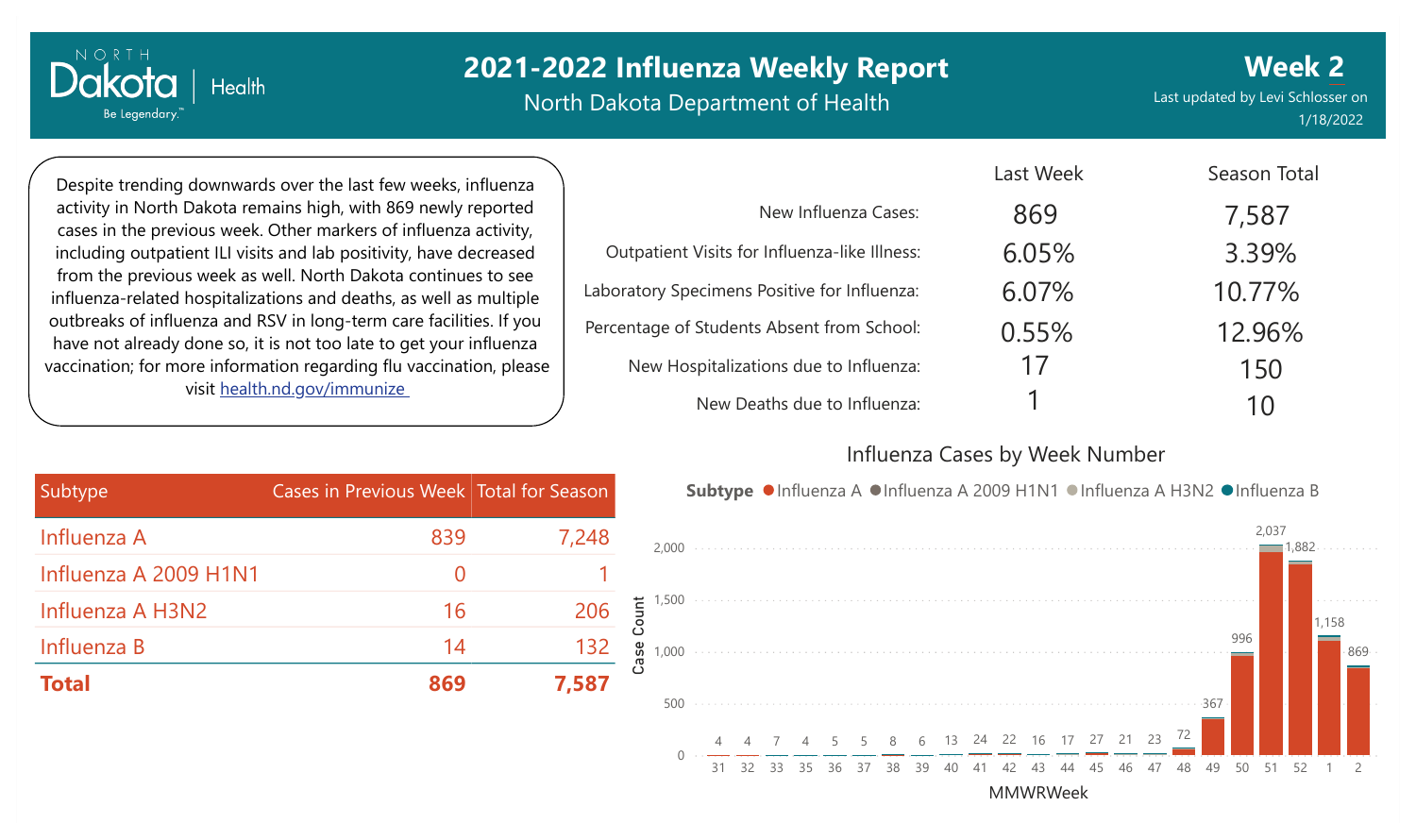

## **2021-2022 Influenza Weekly Report** North Dakota Department of Health

**Week 2** Last updated by Levi Schlosser on 1/18/2022

Laboratory-confirmed influenza is a reportable disease in North Dakota. Influenza "cases" include people that have tested positive for influenza in a healthcare setting. It does not include people with influenza who did not seek healthcare, or were diagnosed without a lab test, which is common. The true number of people in North Dakota is underrepresented, but case data allows us where influenza is circulating and in what populations. It also provides context regarding how the current season compares with previous seasons. Find more information about cases on ndflu.com

Influenza Cases by Gender





Total Influenza Cases by County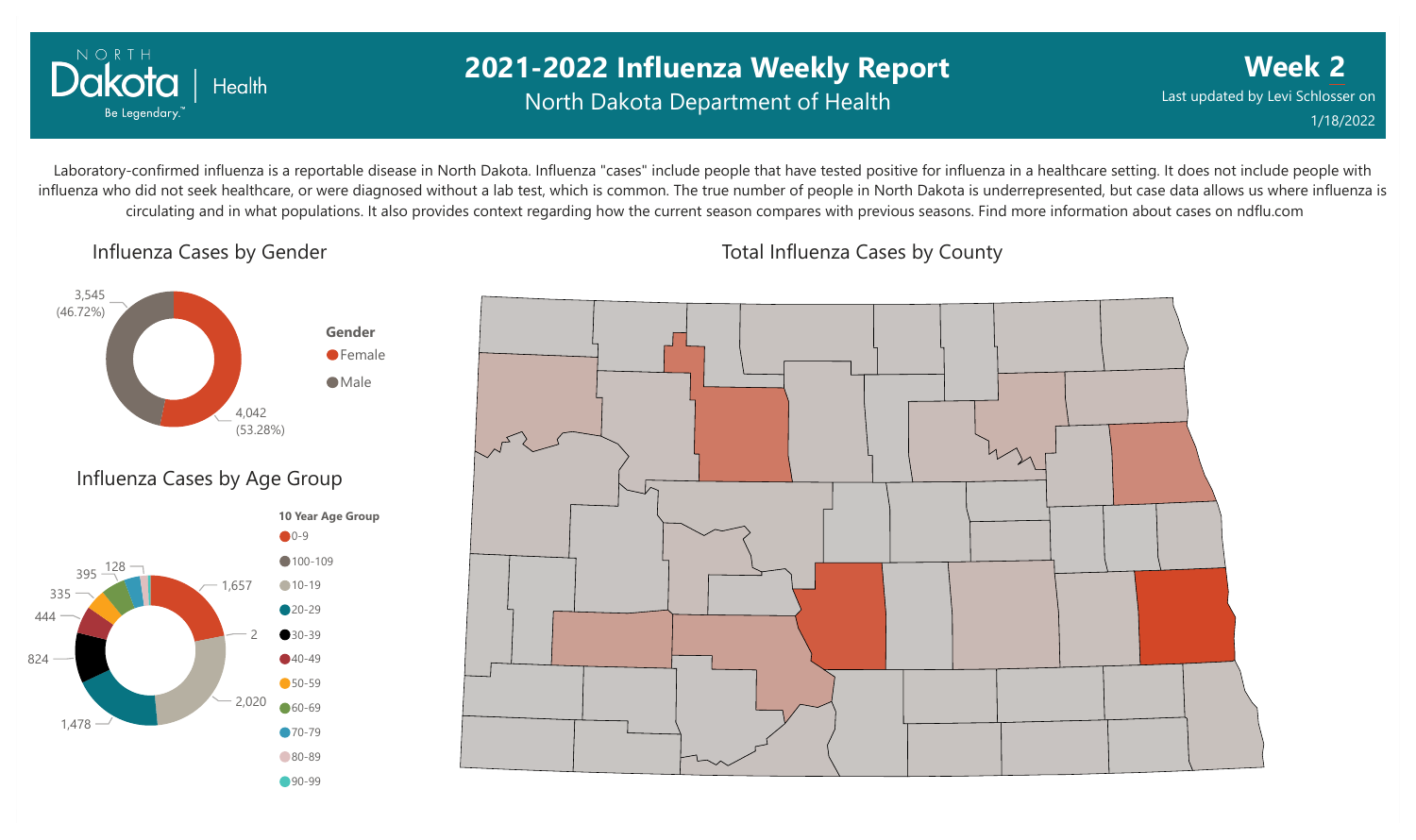

New Weekly Hospitalizations

NORTH

Total Hospitalizations for Season

Flu Deaths

Pneumonia/Flu Deaths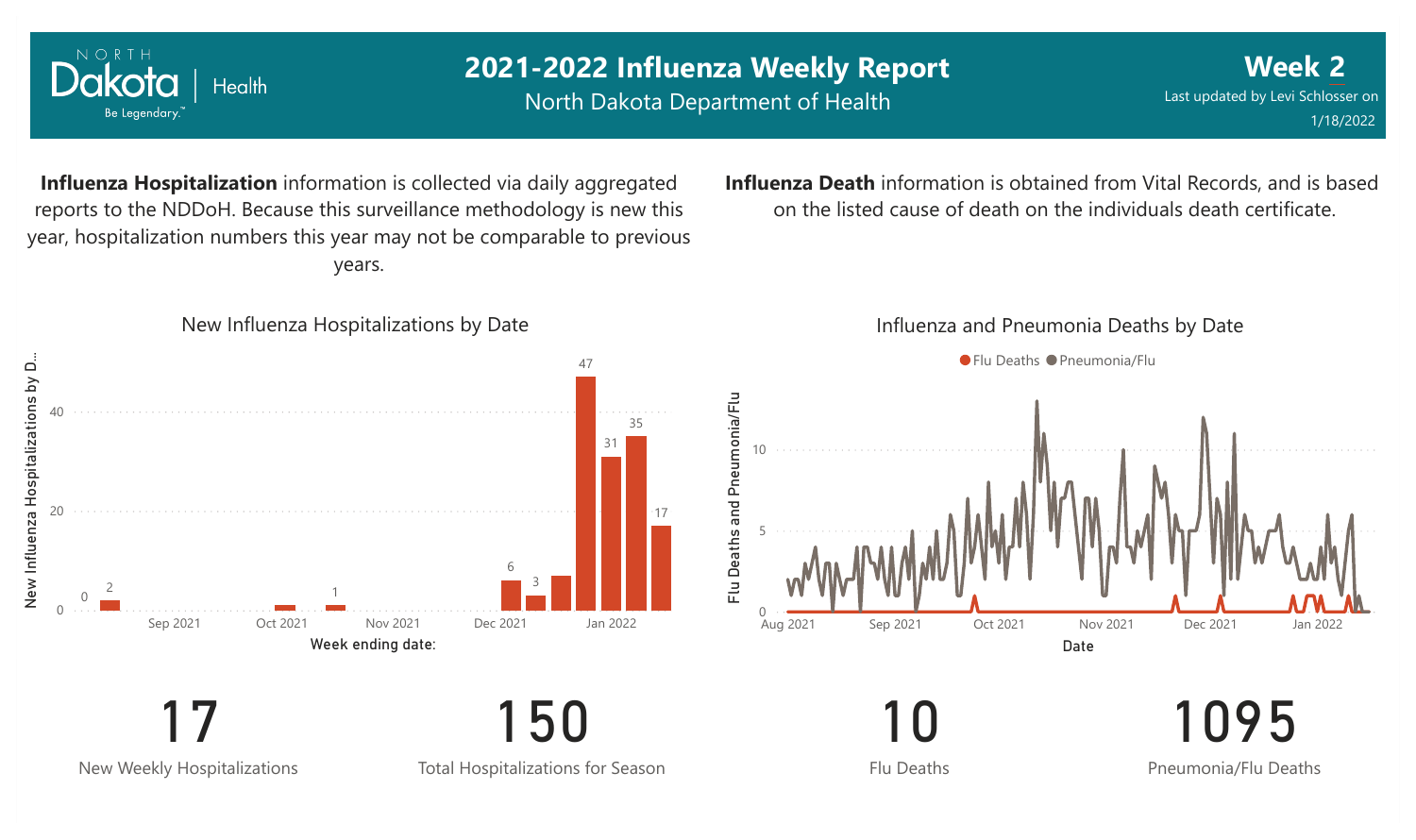

# **2021-2022 Influenza Weekly Report**

North Dakota Department of Health

**Week 2** Last updated by Levi Schlosser on 1/18/2022

**Outpatient Influenza-like Illness (ILI)** The NDDoH participates in the national U.S. Outpatient Influenza-like Illness Surveillance Network (ILINet). Data from participating outpatient providers in north Dakota are pooled to create a state-wide estimate for the weekly percent of healthcare visists due to influenza-like illness (ILI). Patients presenting with a fever of 100 degrees or greater AND a cough and/or sore throat are considered to have ILI. For more information [on state and national ILINet data, see FluView](http://fluview%20interactive/)

Interactive



| <b>Week Ending Date:</b><br>$\blacktriangle$ | Total # of Patients Seen for Any Reason Percent ILI |       |
|----------------------------------------------|-----------------------------------------------------|-------|
| Saturday, December 11, 2021                  | 3,698                                               | 3.76% |
| Saturday, December 18, 2021                  | 3,083                                               | 3.80% |
| Saturday, December 25, 2021                  | 4,292                                               | 7.55% |
| Saturday, January 01, 2022                   | 7,140                                               | 8.28% |
| Saturday, January 08, 2022                   | 536                                                 | 8.21% |
| Saturday, January 15, 2022                   | 3,622                                               | 6.05% |
| <b>Total</b>                                 | 22,371                                              | 6.41% |

**Sentinel Laboratory Data** The NDDoH receives influenza and RSV testing data from participating sentinel laboratories across the state. The total number of positive tests and the total number of tests conducted are reported and used to create a state-wide percent positivity statistic. For influenza, percent positivity of 10% or greater indicates 'season level' influenza activity.



| Week ending date:           | Total # of Specimens Tested Flu Positivity RSV Positivity |        |        |
|-----------------------------|-----------------------------------------------------------|--------|--------|
| Saturday, December 11, 2021 | 1,621                                                     | 12.40% | 31.56% |
| Saturday, December 18, 2021 | 2,219                                                     | 22.71% | 9.15%  |
| Saturday, December 25, 2021 | 2,564                                                     | 28.59% | 5.76%  |
| Saturday, January 01, 2022  | 3,193                                                     | 24.27% | 11.81% |
| Saturday, January 08, 2022  | 4,046                                                     | 8.87%  | 0.78%  |
| Saturday, January 15, 2022  | 4,152                                                     | 6.07%  | 1.25%  |
| <b>Total</b>                | 17,795                                                    | 15.87% | 5.42%  |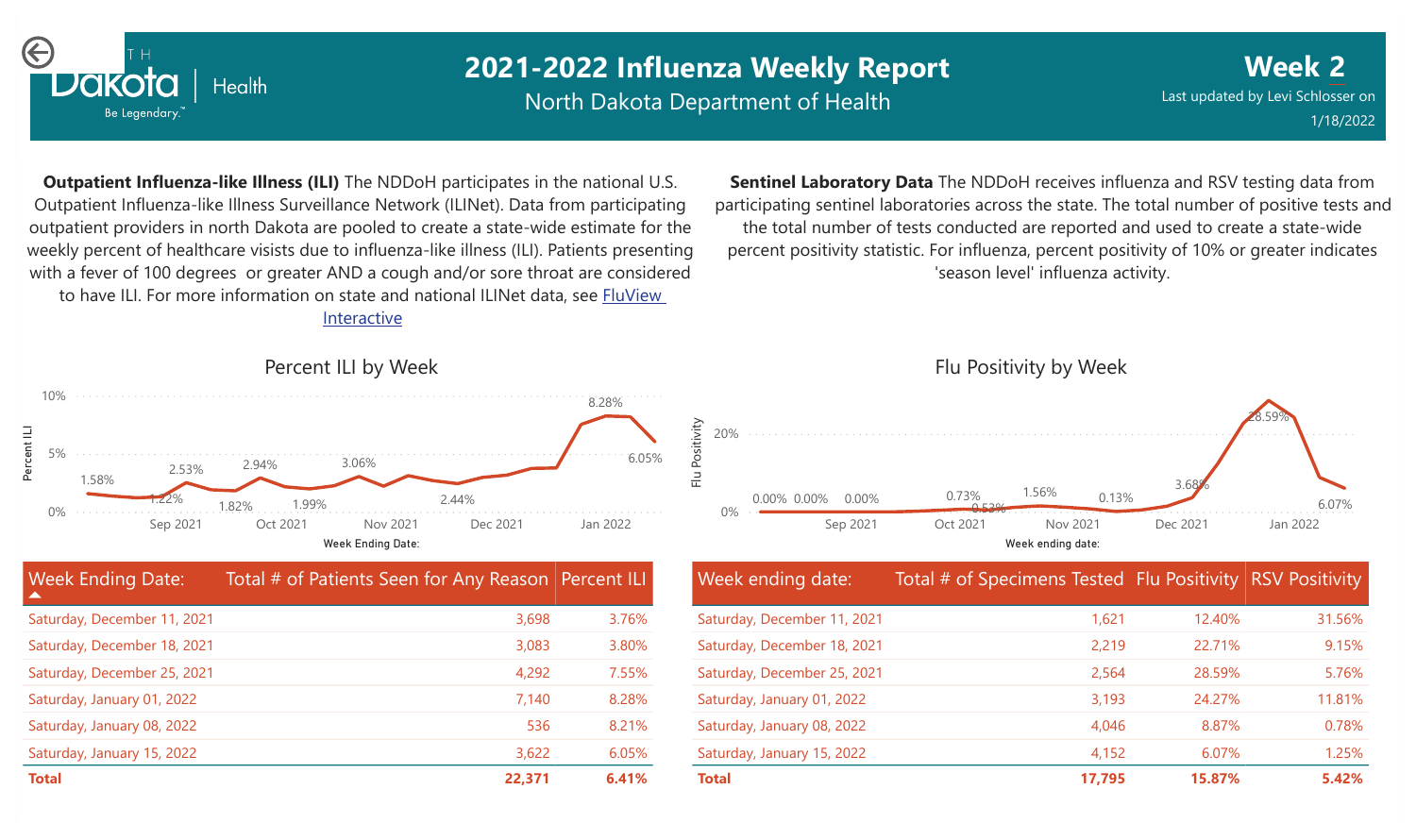

### **2021-2022 Influenza Weekly Report** North Dakota Department of Health

During the influenza season, increases in the **school absenteeism** data cab be used as an early indicator for influenza circulation. The NDDoH received absenteeism data from a majority of schools in the state. Data here include absences for all reasons.



| <b>Week End Date</b>        | <b>Total Enrollment Percent Absent</b> |        |
|-----------------------------|----------------------------------------|--------|
| Saturday, December 18, 2021 | 123,535                                | 19.12% |
| Saturday, December 25, 2021 | 103,637                                | 13.63% |
| Saturday, January 01, 2022  | 4,988                                  | 0.42%  |
| Saturday, January 08, 2022  | 124,624                                | 18.08% |
| Saturday, January 15, 2022  | 123,553                                | 0.55%  |

During the influenza season, **influenza outbreaks** are common anywhere people gather, including schools, child care centers, long-term care facilities, and health care facilities. Outbreaks of influenza or influenza-like illness may be reported to the NDDoH. The following outbreaks have been reported this season.



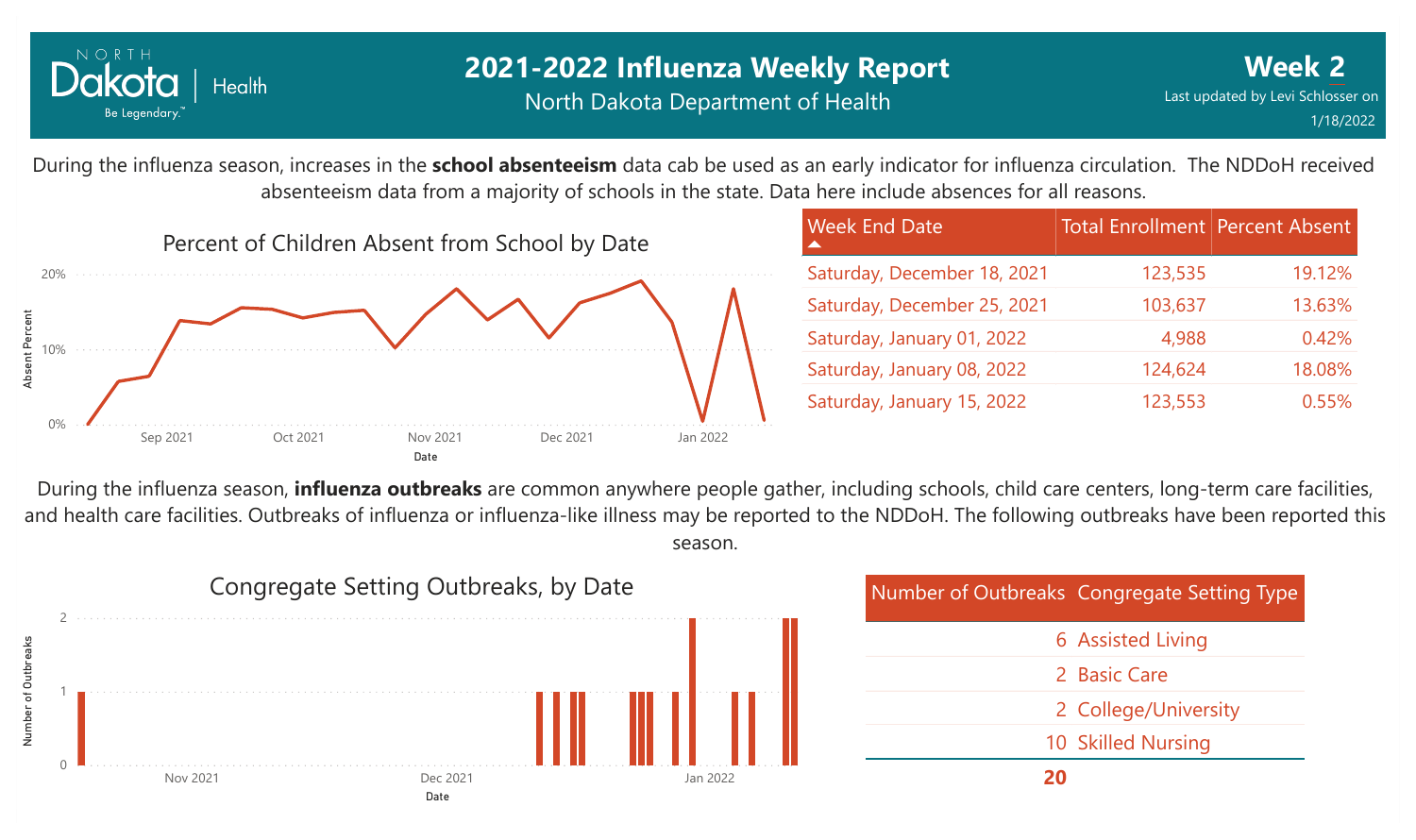

### **2021-2022 Influenza Weekly Report** North Dakota Department of Health

**Week 2** Last updated by Levi Schlosser on 1/18/2022

Statewide Doses Administered

**Influenza vaccine doses administered** data from the North Dakota Immunization Information System (NDIIS) includes all administered doses of flu vaccine documented in the NDIIS to records with a North Dakota address. Adult immunizations do not have to be reported to the NDIIS so there may be more influenza vaccine doses being administered that are not reported to the NDIIS. Age groups are determined base on age at time of vaccination.



#### Doses Administered by Age Group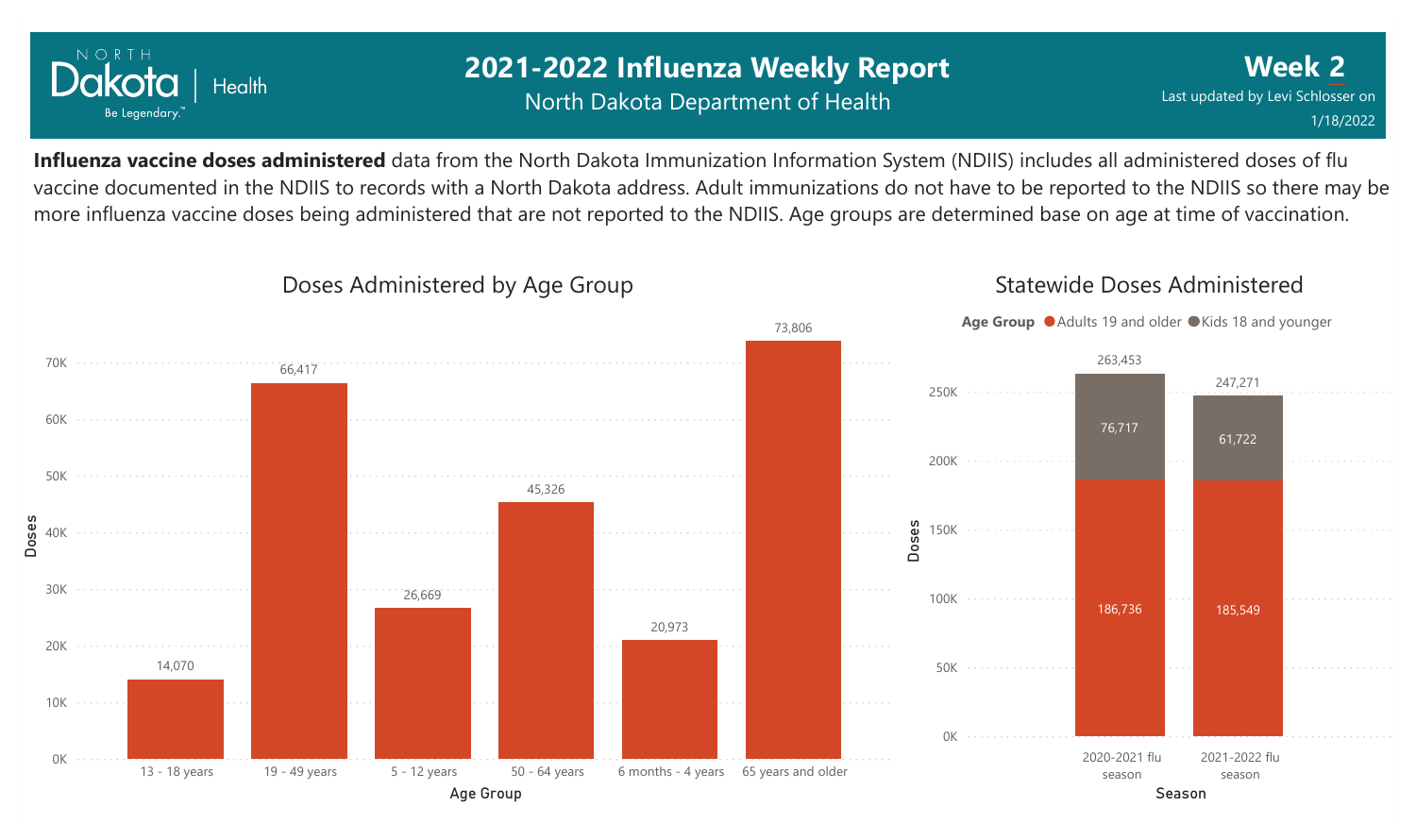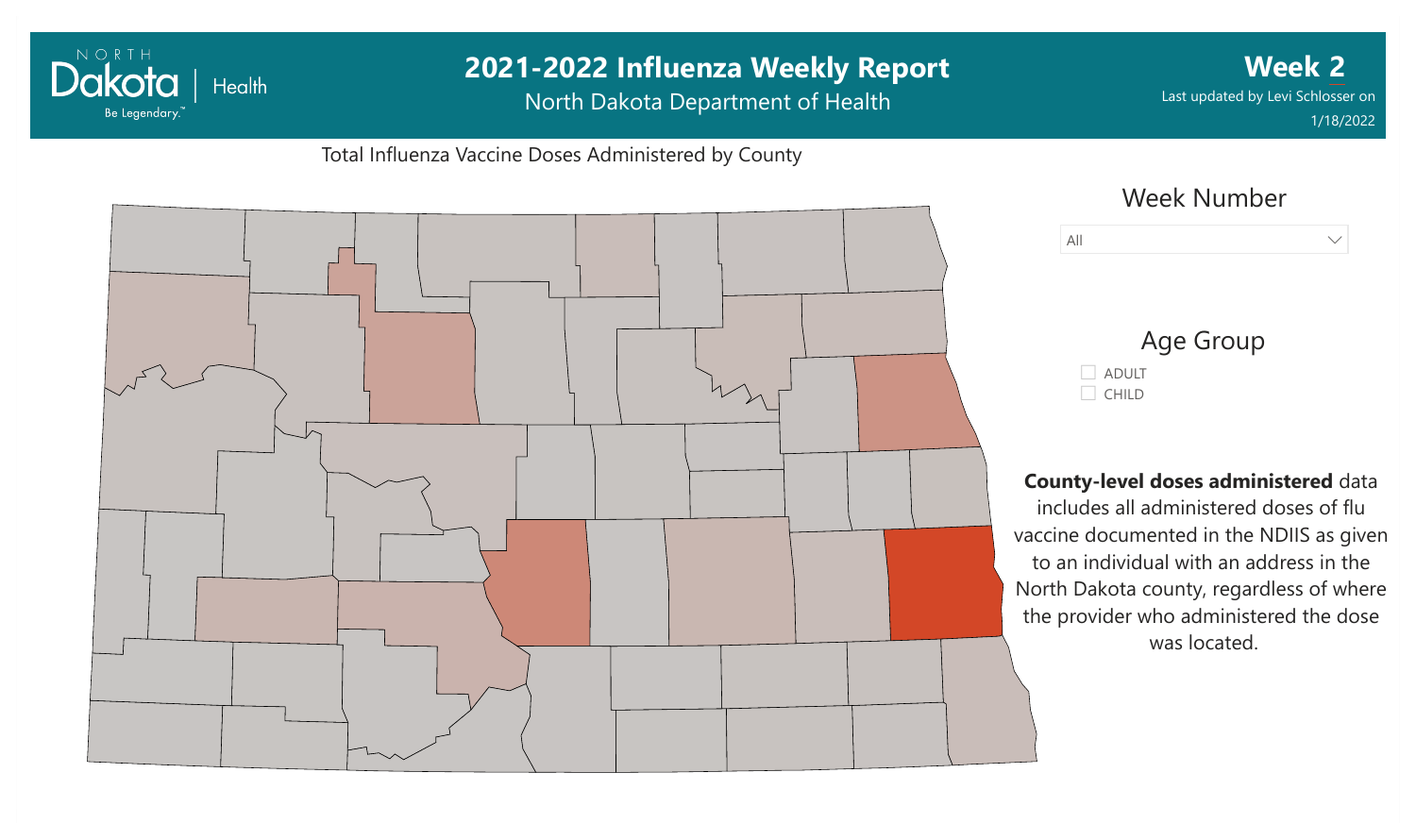#### NORTH Dakota Health Be Legendary.

# **2021-2022 Influenza Weekly Report**

North Dakota Department of Health



NDIIS data can also be used to estimate the percent of North Dakotans in each age group that have received at least one dose of influenza vaccine so far this flu season. NDIIS records included in **statewide coverage rates** must have a North Dakota address.

Adult immunizations do not have to be reported to the NDIIS so adult coverage rates may be higher.

### Statewide Flu Coverage for Adults >= 19